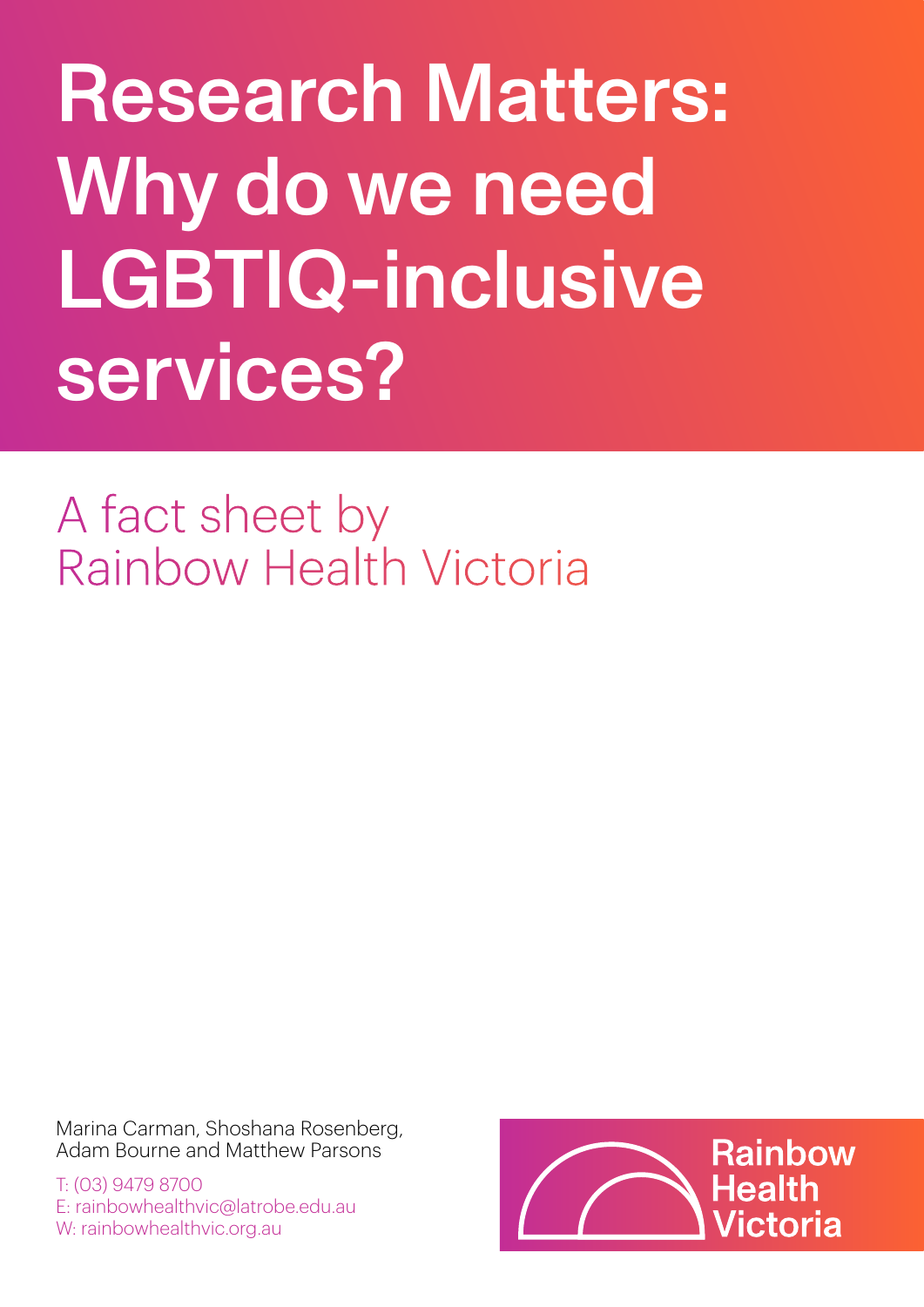## 1. Introduction

There is increasing recognition by health and community services and policy-makers in Australia that LGBTIQ**\*** communities have unique health and wellbeing needs, and that addressing these should be a priority. This paper argues that continuing to develop LGBTIQ-inclusive services is important, and has been shown to improve service access and acceptability for LGBTIQ communities.

A large body of international and Australian research has established significant disparities in health and wellbeing for LGBTIQ communities, compared to the general population. This is likely attributable to experiences of stigma and discrimination, violence and abuse driven by homophobia, biphobia, transphobia and intersexphobia. These experiences have also contributed to barriers in accessing health and community services, due to actual or anticipated experiences of stigma and discrimination.

# 2. LGBTIQ health and wellbeing

People from LGBTIQ communities generally report a lower rating of self-perceived health than the general population. Data from the Household, Income and Labour Dynamics in Australia (HILDA) survey show comparatively poorer life satisfaction, general health, mental health and health behaviours among LGB people compared to heterosexual people.<sup>1</sup> In Private Lives 3, a recent large national survey of LGBTIQ health and wellbeing, participants reported lower self-rated health than the general population.<sup>2</sup>

There are indications of poorer health outcomes for LGBT people in areas such as HIV and STI prevalence, and others including obesity, risk for certain cancers, asthma and cardiovascular disease.<sup>3-5</sup> Some studies have found that rates of alcohol and other drug use are higher among LGBT people than the general population.6,7 Within this, some individuals may struggle to manage their use of alcohol or other drugs to the point where this has a negative impact on their lives.<sup>2</sup>

#### Rainbow Health Victoria: Evidence + Advocacy + Action

Rainbow Health Victoria is a program that supports lesbian, gay, bisexual, trans and gender diverse, intersex and queer (LGBTIQ) health and wellbeing through research and knowledge translation, training, resources, policy advice and service accreditation through the Rainbow Tick. We're located within the Australian Research Centre in Sex, Health and Society at La Trobe University and are funded by the Victorian government.

Research Matters is a series of information resources produced by Rainbow Health Victoria that:

- $\blacktriangleright$  draws together the latest research on LGBTIQ health and wellbeing
- promotes knowledge on the key issues involved in LGBTIQ inclusion
- $\blacktriangleright$  assists communities, organisations, service providers and government in implementing policies and programs to improve health, wellbeing and inclusion

This issue outlines why LGBTIQ inclusion is important in the delivery of health and community services.

There is a significant body of evidence to suggest that LGB people experience anxiety and depression at higher rates than their heterosexual peers and are at greater risk of suicide and self-harm.<sup>2,8-10</sup> Young people and bisexual people in particular are at a particularly higher risk according to some studies.<sup>11,12</sup> Trans and gender diverse people have been found to have comparatively higher rates of diagnosis or treatment for mental health issues.<sup>2</sup> A recent study of trans and gender diverse young people found significant levels of depression, anxiety, self-harm and suicidality, many times higher than are observed in the general population.<sup>13</sup>

**<sup>\*</sup>** Variations of the acronym LGBTIQ will be used throughout, depending on which communities are included in particular studies or discussions.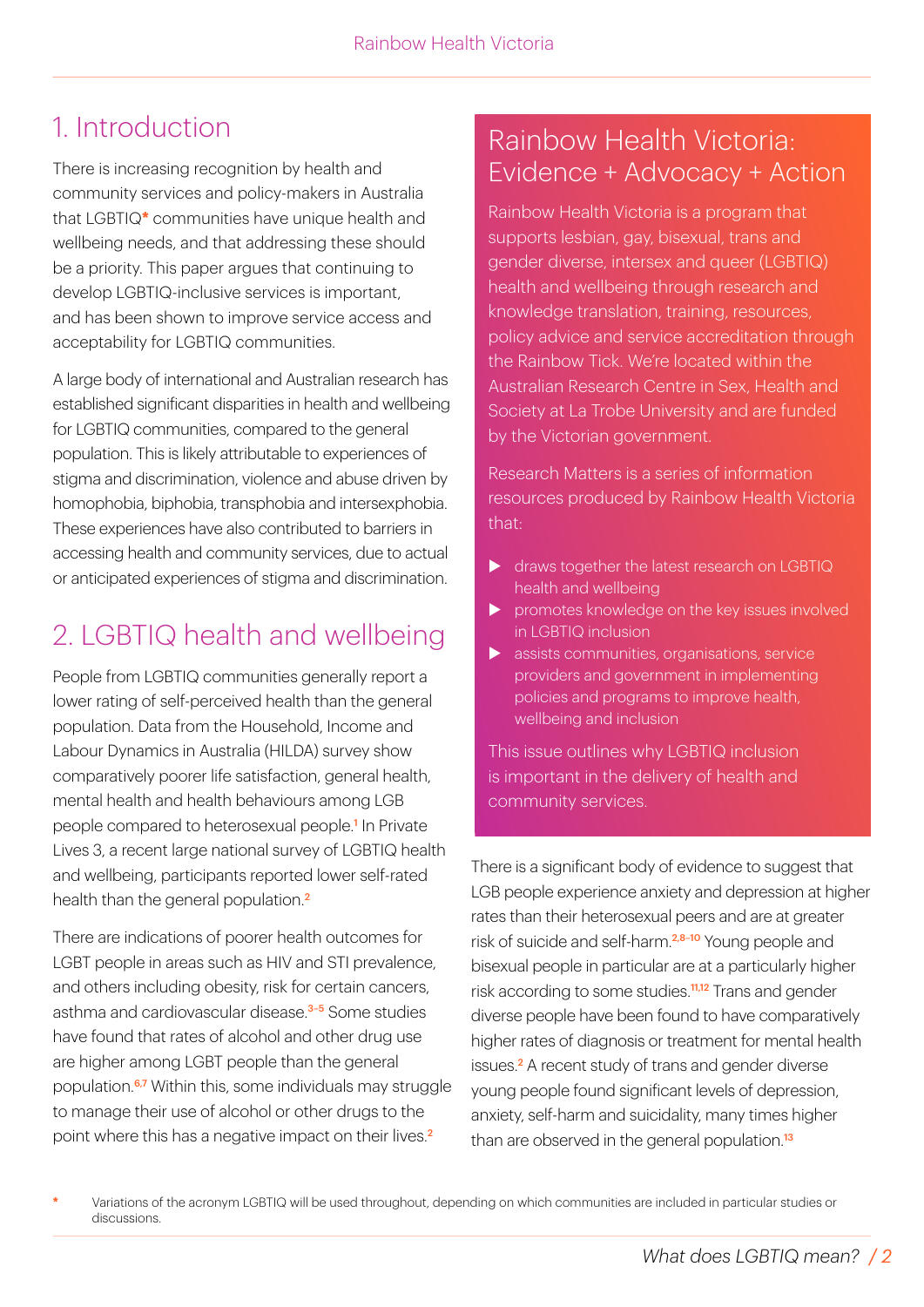There is less available data on the mental health of people with an intersex variation, but some studies have found significant levels of self-harm and suicidality. In many cases, participants identified unnecessary medical interventions and experiences of stigma and discrimination as drivers of poor mental health and wellbeing, rather than the intersex variation itself.<sup>14</sup>

Unfortunately, gaining a more detailed view of LGBTIQ health and wellbeing in Australia is limited by the failure of larger population-level studies to include adequate questions about sex, gender and sexuality. Specifically, questions currently in the national Census do not allow for an accurate estimate of LGBTIQ population size or an assessment of LGBTIQ experiences within other health and wellbeing measures. Similar issues have been identified in Australia and internationally with data collection at health service system level<sup>15-17</sup> and in coronial reporting<sup>18</sup>

### 3. Why are outcomes different?

In Australia, legal recognition and protections for LGBTIQ people have improved significantly in the last decade, although important gaps remain for trans and gender diverse people, and people with intersex variations. However, LGBTIQ people still regularly experience inequality and devaluing of their identities and relationships, and systemic and institutional failures to protect bodily autonomy. LGBTQ people also report high levels of harassment, verbal and physical abuse, violence and sexual assault. This occurs in public and in all areas of their lives.<sup>5,19,20</sup> These experiences are known to impact health outcomes in a variety of ways.

There is also significant association between poor mental health for LGBTQ people and rejection from family or communities and experiences of discrimination and harassment.<sup>1,21,22,23</sup> In the recent debate around marriage equality, research showed that more frequent exposure to negative media messages was associated with greater psychological distress.<sup>24</sup> In contrast, family acceptance has been

shown to have a significant positive impact on mental health and wellbeing for LGBTQ young people.<sup>25-28</sup> More broadly, connections with friends, peers and 'families of choice' have been shown to be important protective factors for health and wellbeing.<sup>2,13,29,30</sup>

## 4. Accessing services

Australian and international studies show that LGBTIQ people under-utilise health services and delay seeking treatment due to actual or anticipated experiences of stigma and discrimination from service providers.<sup>31,32</sup> This can lead to reduced screening for a range of physical and mental health conditions and an escalation of health issues and poorer prognosis. It can also mean that LGBTIQ people do not fully disclose relevant information about themselves and their health or support needs. Similar barriers are relevant to accessing social and community services.

Negative experiences in accessing services can include:

- $\triangleright$  overt homophobia, biphobia or transphobia
- $\blacktriangleright$  abuse or discrimination from staff or other clients
- $\blacktriangleright$  incorrect assumptions being made by staff about sex, gender or sexuality
- $\triangleright$  problems with language, terminology and misgendering/misnaming of clients
- $\blacktriangleright$  lack of community-specific knowledge and sensitivity

In some cases, anticipation of experiencing stigma or discrimination has been found to have a greater negative impact on people than actual experiences.<sup>31</sup> This is a likely a reflection of broader experiences of discrimination, and is a significant barrier to services access.<sup>32</sup>

Discrimination can lead to social isolation and economic disadvantage, which in turn impacts on access to health and community services. For instance, higher levels of homelessness for LGBT people is associated with experiences of discrimination and family rejection, and compounded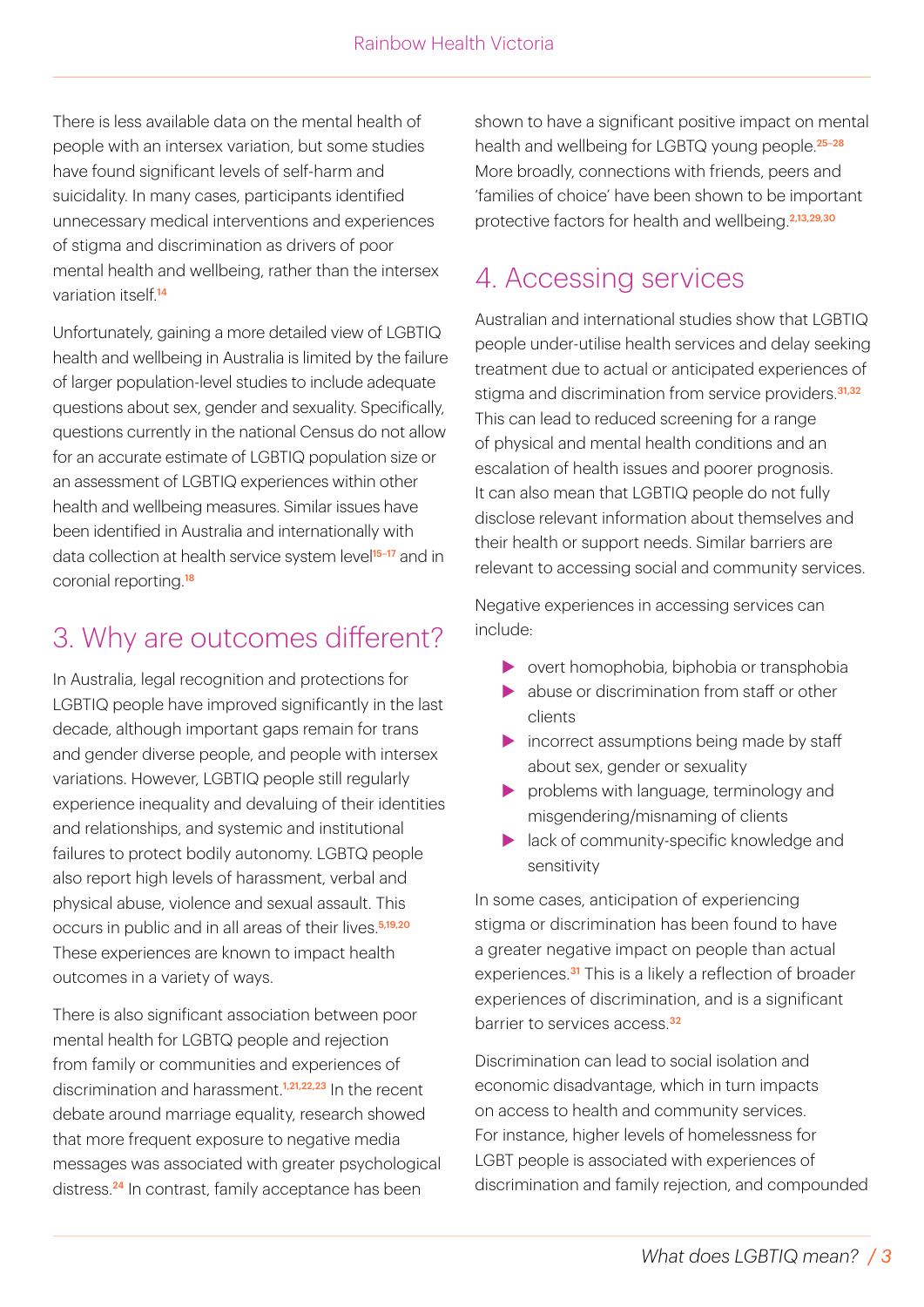for many by experiences of abuse and negative attitudes when accessing housing and welfare services<sup>33</sup> Discrimination can also lead to lower incomes and higher unemployment, particularly for trans and gender diverse people.<sup>34,35</sup> This makes it less likely that LGBTIQ people are able to afford the care they choose and need.

There are specific barriers for trans and gender diverse people seeking mental health and other health services. In Australian research, this includes encountering inexperienced or transphobic service providers, and long waiting lists to see 'trans-friendly' providers. Feeling isolated from services was found to have a significant negative impact on mental health.<sup>13</sup>

More generally, a major barrier for LGBT people seeking mental health care has been found to be the lack of an affirmative provider.<sup>8,32</sup> This means feeling safe and supported by staff and other clients, but also being valued and affirmed as LGBT by the service.<sup>31</sup>

People with intersex variations also face unique barriers, with many having experienced medical interventions at an early age. Some studies have found that many report trauma and anxiety related to medical settings as a result.<sup>14</sup> Intersex advocates argue strongly against interventions to 'normalise' intersex bodies on the grounds that they lack medical necessity and there is no meaningful consent on the part of the child.<sup>36,37</sup>

Unfortunately, there is recent evidence in Australia that the health and mental health services LGBTIQ people reported accessing most frequently were those they reported least likely to respect their gender and sexuality. In Private Lives 3, mainstream health services were accessed by 82% of participants but they reported the lowest levels of feeling respected. Meanwhile, medical services that were known to be LGBTIQ-inclusive were accessed by 25% and services that cater only to LGBTIQ people were accessed by 5.7%. Participants accessing these services reported high levels of feeling their gender and sexuality had been respected, though this was notably lower for gender being respected when accessing mainstream services.<sup>2</sup>

It is crucial that health and community services are targeting and tailoring their work to address the needs of LGBTIQ communities in a way that is affirming of sexuality and gender identity, and are attentive to the particular pressures and health concerns experienced by LGBTIQ people.

### 5. Service preferences

Many LGBTIQ people want to be cared for and supported by practitioners and services that have a deep understanding of their lived experiences. Community-controlled organisations are governed and operated by and for affected communities. This enables such organisations to deliver trusted and culturally-appropriate services.<sup>38</sup> However, many LGBTIQ people also want access to mainstream services, particularly if they are known to be LGBTIQ-inclusive.

In Private Lives 3, over one in five participants said that they would prefer to access services in future from a service that caters only to LGBTIQ people, while nearly half indicated they would prefer to access a mainstream medical or support service that is known to be LGBTIQ-inclusive.<sup>2</sup> There are a range of possible reasons for this, including:

- Imited availability of LGBTIQ-communitycontrolled services (e.g. waiting lists or residency outside of major urban centres)
- $\blacktriangleright$  the range and type of health and community services required
- $\blacktriangleright$  preference for mainstream services that specialise in a particular issue
- $\blacktriangleright$  wanting a greater degree of anonymity outside of an LGBTIQ community-controlled service
- $\triangleright$  wanting to be able to equitably access all services like anyone else

It is also important to note that LGBTIQ communities are diverse, and will have different needs and service preferences. For instance, trans and gender diverse people or people with intersex variations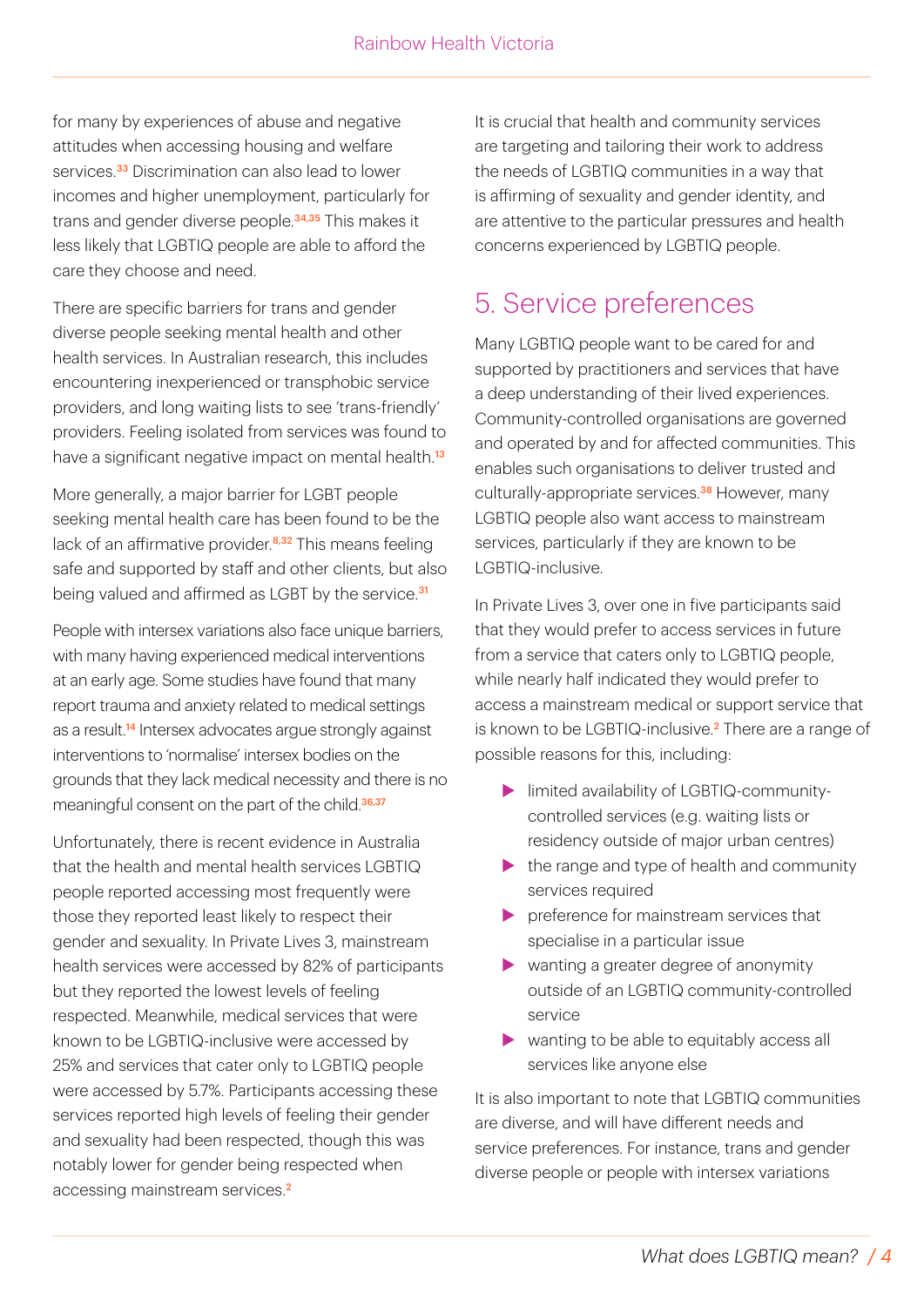may require specialised and integrated affirmative medical, psychological and social services. In Private Lives 3, trans and gender diverse participants had a stronger preference for LGBTIQ-community controlled services, in comparison to other LGB people.<sup>2</sup>

Overall, there is increasing recognition that LGBTIQ people are more likely to access and benefit from those services that they know to be consistently affirming of their identities and experiences. In Private Lives 3, more than three quarters of people said they would be more likely to use a service that had been accredited as LGBTIQ-inclusive.<sup>2</sup> This suggests that the way forward is a focus on 'cultural safety' in service delivery.

### 6. The way forward

The concept of 'cultural safety' was originally developed to apply to health service delivery for Maori communities, and for Aboriginal and Torres Strait Islander communities in Australia. The Australian Human Rights Commission defines cultural safety as 'an environment that is safe for people: where there is no assault, challenge or denial of identity, of who they are and what they need. It is about shared respect, shared meaning, shared knowledge and experience of learning, living and working together with dignity and true listening<sup>'39</sup> Cultural safety was put forward in opposition to the more narrow and limited concept of 'cultural competency'.<sup>40</sup>

Over time, the concept has been expanded to apply to inclusive and affirmative health and community service delivery for LGBTIQ communities. Cultural safety in this context is built on the idea that providers cannot rely on recognising someone as LGBTIQ and tailoring their service to them on the spot. It is not obvious from looking at someone that they are LGBTIQ, and people will often not 'come out' or disclose to services providers unless they feel safe to do so.<sup>41</sup> LGBTIQ inclusion therefore requires health and community services to establish universal policies, systems and processes that establish and demonstrate cultural safety.

There is increasing recognition that LGBTIQ inclusion means more than base level awareness or competency training; it requires a comprehensive strategy for systemic change and service system re-design. Cultural safety for LGBTIQ communities also needs to be applied across the entire service system to ensure consistency, as one poor episode along a client journey can result in a client dropping out of care entirely.

The benefits of embarking on this journey can be profound for LGBTIQ people accessing services, as well as for LGBTIQ staff within organisations delivering services. In Australia, there are a growing list of programs and resources to help organisations on this path. Rainbow Health Victoria provides a variety of training programs and tailored supports, including for those organisations wanting to pursue accreditation through the Rainbow Tick.

#### References

- **1.** Perales F. The health and wellbeing of Australian lesbian, [gay and bisexual people: a systematic assessment using a](https://doi.org/10.1111/1753-6405.12855)  longitudinal national sample. Australian and New Zealand Journal of Public Health. 2019;43(3):281-7.
- **2.** [Lyons A, Hill A, McNair R, Carman M, Bourne A. Private Lives 3:](https://www.latrobe.edu.au/arcshs/publications/private-lives/private-lives-3)  The health and wellbeing of LGBTIQ people in Australia. Melbourne: Australian Research Centre in Sex, Health and Society; 2020.
- **3.** McKay B. Lesbian, gay, bisexual, and transgender health issues, disparities, and information resources. Medical Reference Services Quarterly. 2011;30(4):393-401.
- **4.** Conron KJ, Mimiaga MJ, Landers SJ. A population-based study of sexual orientation identity and gender differences in adult [health. American Journal of Public Health. 2010;100\(10\):1953-60.](https://doi.org/10.2105/ajph.2009.174169)
- **5.** Simoni JM, Smith L, Oost KM, Lehavot K, Fredriksen-Goldsen [K. Disparities in physical health conditions among lesbian and](https://doi.org/10.1080/00918369.2016.1174021)  bisexual women: A systematic review of population-based studies. Journal of Homosexuality. 2017;64(1):32-44.
- **6.** Ritter A, Matthew-Simmons F, Carragher N. Monograph No. 23: Prevalence of and interventions for mental health and alcohol and other drug problems amongst the gay, lesbian, [bisexual and transgender community: A review of the literature.](https://ndarc.med.unsw.edu.au/resource/23-prevalence-and-interventions-mental-health-and-alcohol-and-other-drug-problems-amongst)  DPMP Monograph Series. Sydney: National Drug and Alcohol Research Centre; 2012.
- **7.** Roxburgh A, Lea T, de Wit J, Degenhardt L. Sexual identity and prevalence of alcohol and other drug use among Australians in the general population. International Journal of Drug Policy. 2016;28:76-82.
- **8.** King M, Semlyen J, Tai S, Killaspy H, Osborn D, Popelyuk D, [Nazareth I. A systematic review of mental disorder, suicide, and](https://doi.org/10.1186/1471-244X-8-70)  deliberate self harm in lesbian, gay and bisexual people. BMC Psychiatry. 2008;8:70.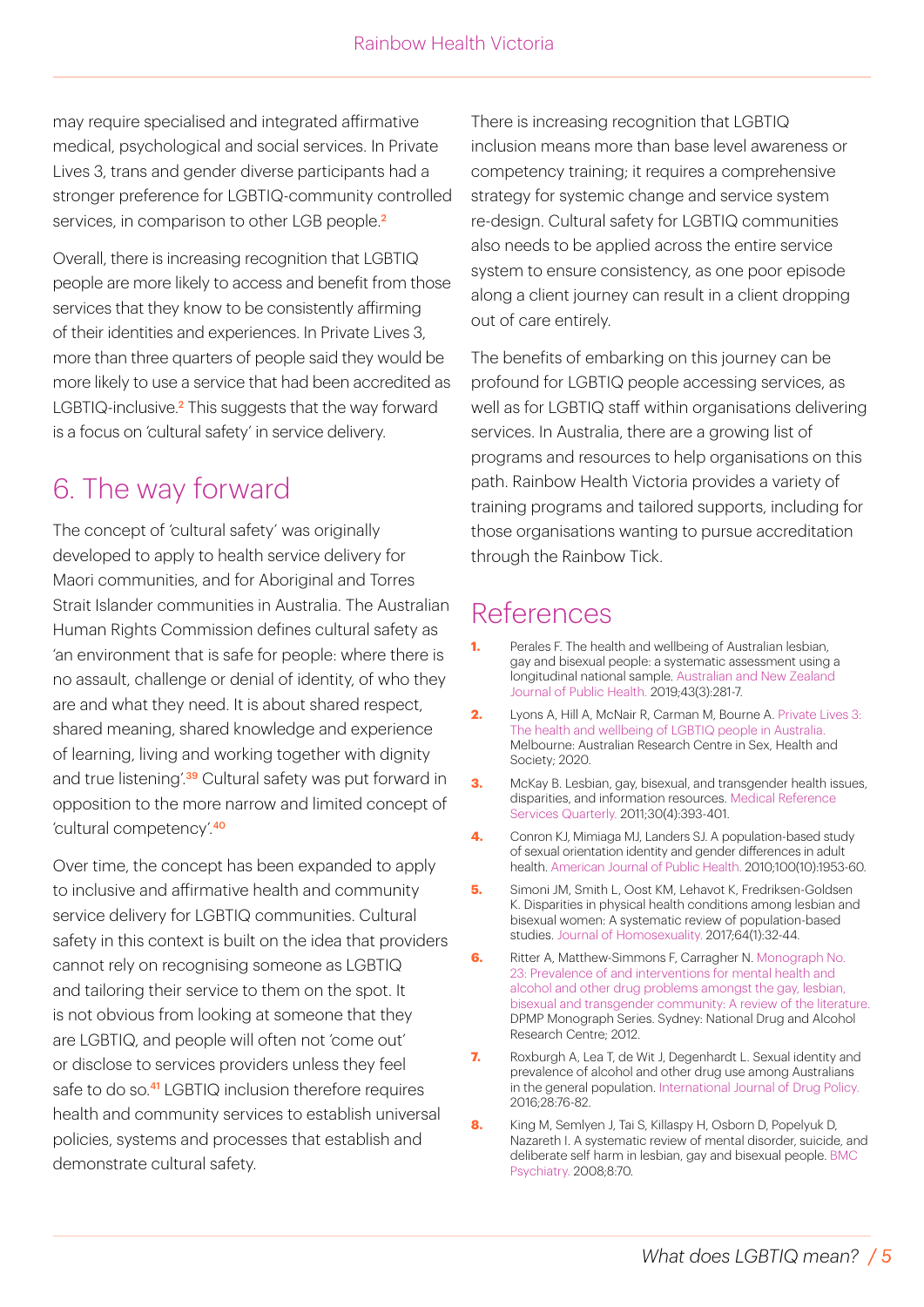- **9.** Plöderl M, Tremblay P. Mental health of sexual minorities: A systematic review. International Review of Psychiatry. 2015;27(5):367-385.
- **10.** Corboz J, Dowsett G, Mitchell A, Couch M, Agius P, Pitts M. [Feeling queer and blue: A review of the literature on depression](https://www.researchgate.net/publication/242705710_A_Review_of_the_Literature_on_Depression_and_Related_Issues_among_Gay_Lesbian_Bisexual_and_other_Homosexually_Active_People)  and related issues among gay, lesbian, bisexual and other homosexually-active people. Melbourne: Australian Research Centre in Sex, Health and Society, La Trobe; 2008.
- **11.** McNair R, Kavanagh A, Agius P, Tong B. The mental health [status of young adult and mid-life non-heterosexual Australian](https://doi.org/10.1111/j.1467-842x.2005.tb00766.x)  women. Australian and New Zealand Journal of Public Health. 2005;29:265-71.
- **12.** [Taylor J, Power J, Smith E, Rathbone M. Bisexual mental health:](https://doi.org/10.31128/ajgp-06-18-4615)  Findings from the 'Who I Am' study. Australian Journal of General Practice. 2019;48:138-144.
- **13.** Strauss P, Cook A, Winter S, Watson V, Toussaint D, Lin A. Trans [Pathways: the mental health experiences and care pathways of](https://www.telethonkids.org.au/projects/past/trans-pathways/)  trans young people. Summary of results. Perth: Telethon Kids Institute; 2017.
- **14.** [Rostant J, Leonard W, Jones T. Health and wellbeing of people](https://research-management.mq.edu.au/ws/portalfiles/portal/100001677/Health_and_wellbeing_of_people_with_intersex_variations.pdf)  with intersex variations: information and resource paper. Melbourne: Victorian Department of Health and Human Services; 2019.
- **15.** German D, Kodadek L, Shields R, Peterson S, Snyder C, Schneider E, et al. Implementing sexual orientation and gender [identity data collection in emergency departments: Patient and](https://doi.org/10.1089/lgbt.2016.0069)  staff perspectives. LGBT Health. 2016;3(6):416-23.
- **16.** Dunne MJ, Raynor LA, Cottrell EK, Pinnock WJA. Interviews with patients and providers on transgender and gender [nonconforming health data collection in the electronic health](https://doi.org/10.1089%2Ftrgh.2016.0041)  record. Transgender Health. 2017;2(1):1-7.
- **17.** Cahill S, Makadon H. Sexual orientation and gender identity data collection in clinical settings and in electronic health [records: A key to ending LGBT health disparities. LGBT Health.](https://doi.org/10.1089/lgbt.2013.0001) 2013;1(1):34-41.
- **18.** Haas AP, Lane A. Collecting sexual orientation and gender identity data in suicide and other violent deaths: A step [towards identifying and addressing LGBT mortality disparities.](https://doi.org/10.1089%2Flgbt.2014.0083)  LGBT Health. 2015;2(1):84-7.
- **19.** [McKay T, Lindquist CH, Misra S. Understanding \(and acting on\)](https://doi.org/10.1177/1524838017728708)  20 years of research on violence and LGBTQ+ communities. Trauma, Violence, & Abuse. 2019;20(5):665-78.
- **20.** [Callander D, Wiggins J, Rosenberg S, Cornelisse V, Duck-Chong](https://kirby.unsw.edu.au/sites/default/files/kirby/report/ATGD-Sexual-Health-Survey-Report_2018.pdf)  E, Holt M, et al. The Australian trans and gender diverse sexual health survey: Report of findings. Sydney: The Kirby Institute, UNSW; 2019.
- **21.** Mereish EH, Poteat VP. A relational model of sexual minority [mental and physical health: The negative effects of shame on](https://doi.org/10.1037/cou0000088)  relationships, loneliness, and health. Journal of Counseling Psychology. 2015;62(3):425-37.
- **22.** Strauss P, Cook A, Winter S, Watson V, Wright Toussaint D and [Lin A. Mental health issues and complex experiences of abuse](https://doi.org/10.1089/lgbt.2019.0232)  among trans and gender diverse young people: Findings from Trans Pathways. 2020;7(3):128-136.
- **23.** Lea T, de Wit J, Reynolds R. Minority stress in lesbian, gay, and bisexual young adults in Australia: Associations with [psychological distress, suicidality, and substance use. Archives](https://doi.org/10.1007/s10508-014-0266-6)  of Sexual Behavior. 2014 43(8):1571–8.
- **24.** Verrelli S, White FA, Harvey LJ, Pulciani MR. Minority stress, social support, and the mental health of lesbian, gay, and [bisexual Australians during the Australian Marriage Law Postal](https://doi.org/10.1111/ap.12380)  Survey. Australian Psychologist. 2019;54(4):336-46.
- **25.** Ryan C, Russell ST, Huebner D, Diaz R, Sanchez J. Family acceptance in adolescence and the health of LGBT young [adults. Journal of Child and Adolescent Psychiatric Nursing.](https://doi.org/10.1111/j.1744-6171.2010.00246.x)  2010;23(4):205-13.
- **26.** Katz-Wise SL, Rosario M, Tsappis M. Lesbian, gay, bisexual, and [transgender youth and family acceptance. Paediatric Clinics of](https://doi.org/10.1016%2Fj.pcl.2016.07.005)  North America. 2016;63(6):1011-25.
- **27.** McConnell EA, Birkett MA, Mustanski B. Typologies of social [support and associations with mental health outcomes among](https://doi.org/10.1089%2Flgbt.2014.0051)  LGBT youth. LGBT Health. 2015;2(1):55-61.
- **28.** Robinson BA. Conditional families and lesbian, gay, bisexual, [transgender, and queer youth homelessness: Gender, sexuality,](https://doi.org/10.1111/jomf.12466)  family instability, and rejection. Journal of Marriage and Family. 2018;80(2):383-96.
- **29.** Wilson C, Cariola LA. LGBTQI+ youth and mental health: A [systematic review of qualitative research. Adolescent Research](https://doi.org/10.1007/s40894-019-00118-w)  Review. 2020;7:187-211.
- **30.** Barr SM, Budge SL, Adelson JL. Transgender community [belongingness as a mediator between strength of transgender](https://doi.org/10.1037/cou0000127)  identity and well-being. Journal of Counseling Psychology. 2016;63(1):87-97.
- **31.** Pennant ME, Baylis, SE, Meads, CA. Improving lesbian, gay and bisexual healthcare: a systematic review of qualitative literature [from the UK. Diversity & Equality in Health & Care. 2009;6:193-203.](https://www.primescholars.com/articles/improving-lesbian-gay-and-bisexual-healthcare-a-systematic-review-of-qualitative-literature-from-the-uk-94666.html)
- **32.** Waling A, Lim G, Dhalla S, Lyons A, Bourne A. Understanding [LGBTI+ Lives in Crisis. Melbourne: Australian Research Centre](https://www.latrobe.edu.au/arcshs/publications/lgbtiq-health-and-wellbeing)  in Sex, Health and Society, La Trobe University, and Lifeline Australia; 2019.
- **33.** [McNair R, Andrews C, Parkinson S, Dempsey D \(2017\). Stage](https://researchbank.swinburne.edu.au/file/e391af0b-f504-403f-bff5-06ecc73e90f5/1/2017-mcnair-lgbtq_homelessness_final.pdf)  1 Report — LGBTI Homelessness: Preliminary findings on risks, service needs and use. Melbourne: GALFA LGBTI Homelessness Research Project; 2017.
- **34.** Conron K, Scott G, Stowell GS, Landers SJ. Transgender health [in Massachusetts: Results from a household probability sample](https://doi.org/10.2105%2FAJPH.2011.300315)  of adults. American Journal of Public Health. 2012;102:118-22.
- **35.** [Mizock L, Mueser KT. Employment, mental health, internalized](https://doi.org/10.1037/sgd0000029)  stigma, and coping with transphobia among transgender individuals. Psychology of Sexual Orientation and Gender Diversity. 2014;1(2):146-58.
- **36.** Carpenter M. The human rights of intersex people: addressing [harmful practices and rhetoric of change. Reproductive Health](https://doi.org/10.1016/j.rhm.2016.06.003)  Matters. 2016;24(47):74–84.
- **37.** Jones T. Intersex studies: A systematic review of international health literature. Sage Open. 2018;8(2):1-22.
- **38.** Nous Group. Demonstrating the value of community control in Australia's HIV response: AFAO and Australia's State and [Territory AIDS Councils \[Internet\]. Melbourne, VIC: Nous Group;](https://www.afao.org.au/wp-content/uploads/2017/10/Demonstrating-the-value-of-community-c-ontrol-in-Australia%E2%80%99s-HIV-response.pdf)  2016 Jun. Available from: https://www.afao.org.au/wp-content/ uploads/2017/10/Demonstrating-the-value-of-community-control-in-Australia%E2%80%99s-HIV-response.pdf
- **39.** [Australian Human Rights Commission. Social Justice Report](https://humanrights.gov.au/our-work/aboriginal-and-torres-strait-islander-social-justice/publications/social-justice-report) (October 2011). Sydney, NSW: Australian Human Rights Commission; 2011.
- **40.** Curtis, E., Jones, R., Tipene-Leach, D. et al. Why cultural safety rather than cultural competency is required to achieve health equity: a literature review and recommended definition. Int J [Equity Health 18, 174 \(2019\). https://doi.org/10.1186/s12939-019-](https://doi.org/10.1186/s12939-019-1082-3) 1082-3
- **41.** Leonard W, Pitts M, Mitchell A, Lyons A, Smith A, Patel S, et al. Private Lives 2: the second national survey of the health and wellbeing of gay, lesbian, bisexual and transgender (GLBT) Australians. Melbourne: Australian Research Centre in Sex, Health and Society, La Trobe University; 2012.